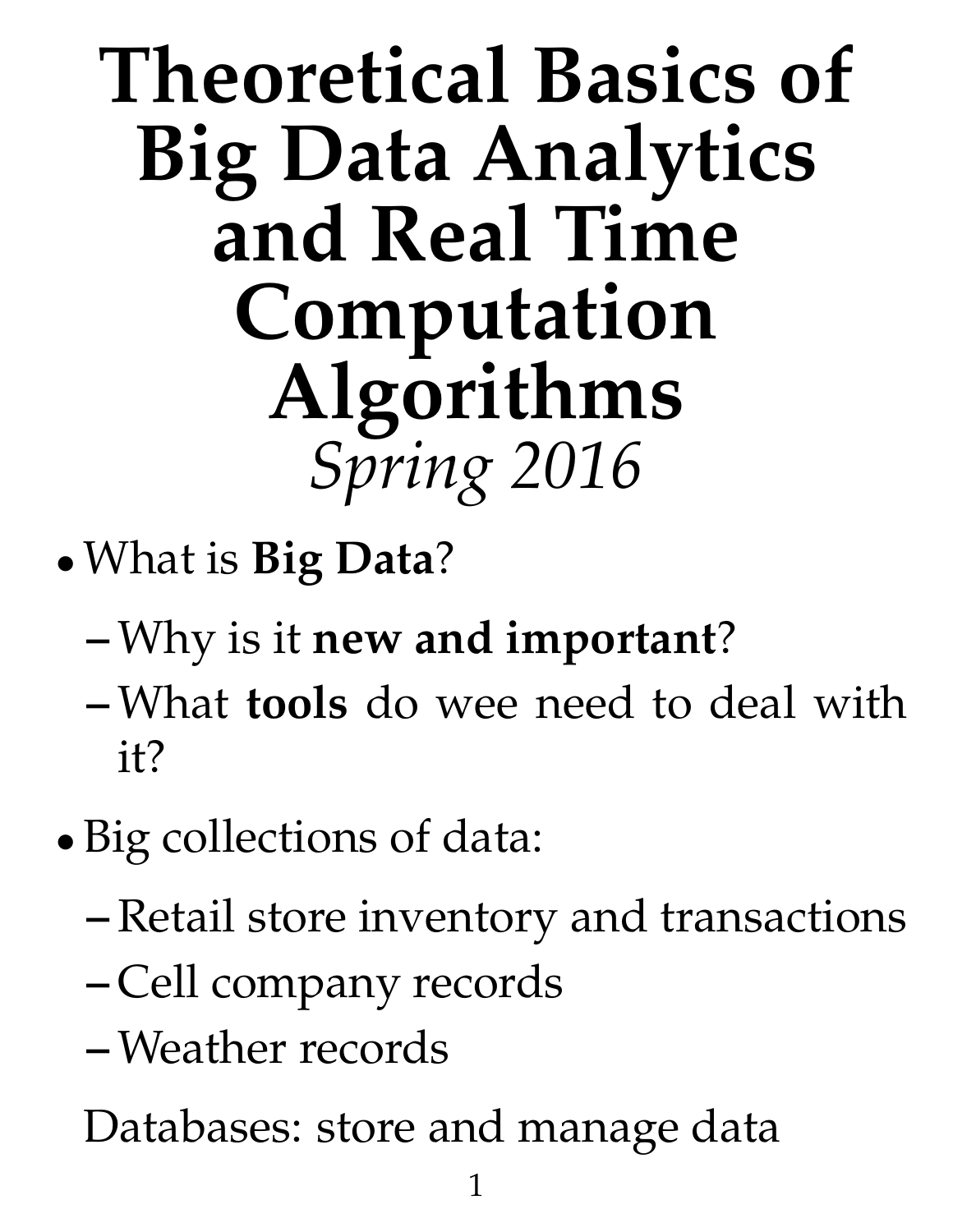#### • **Digitized data** - routinely collected

- **–** Shopping transactions
- **–** Search queries
- **–** Internet traffic
- **–** Readings from sensors

Often tossed away or stored and never used

- Recently: something special
	- **–** New kinds of information
	- **–** Was not anticipated
	- **–** Emerges when BIG
- Valuable **hidden** information
	- **–** not visible
	- **–** has to be extracted,
	- **–** processed
- **Big Data** is about:
	- **–** New information
	- **–** Specific tools
	- Such definition is
	- **–** is too vague
	- **–** relies on the notion of *information*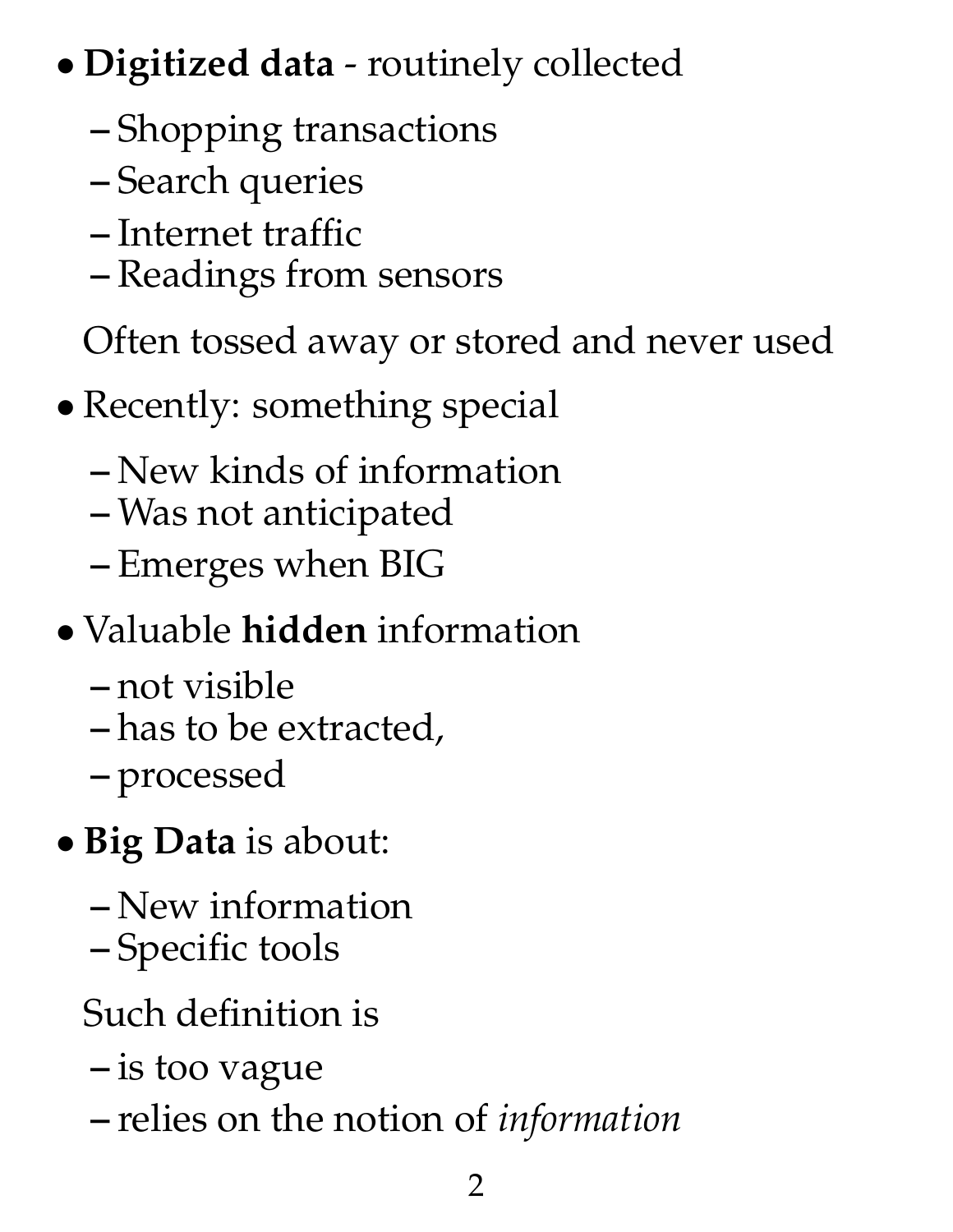# **Information?**

"Logic and Information" *Keith Devlin*

- What is *Iron?*
	- **–** Go to Iron age
	- **–** Ask Ironsmith
	- **–** Examples: raw, processing, things
- Result: unsatisfactory
	- **–** No frame of reference
	- **–** Need to know: molecular structure...
- Now we are in **Information Age**
	- **–** Know it exists
	- **–** Have examples
	- **–** Definitions in special cases
- Entering **Big Data (sub) Age**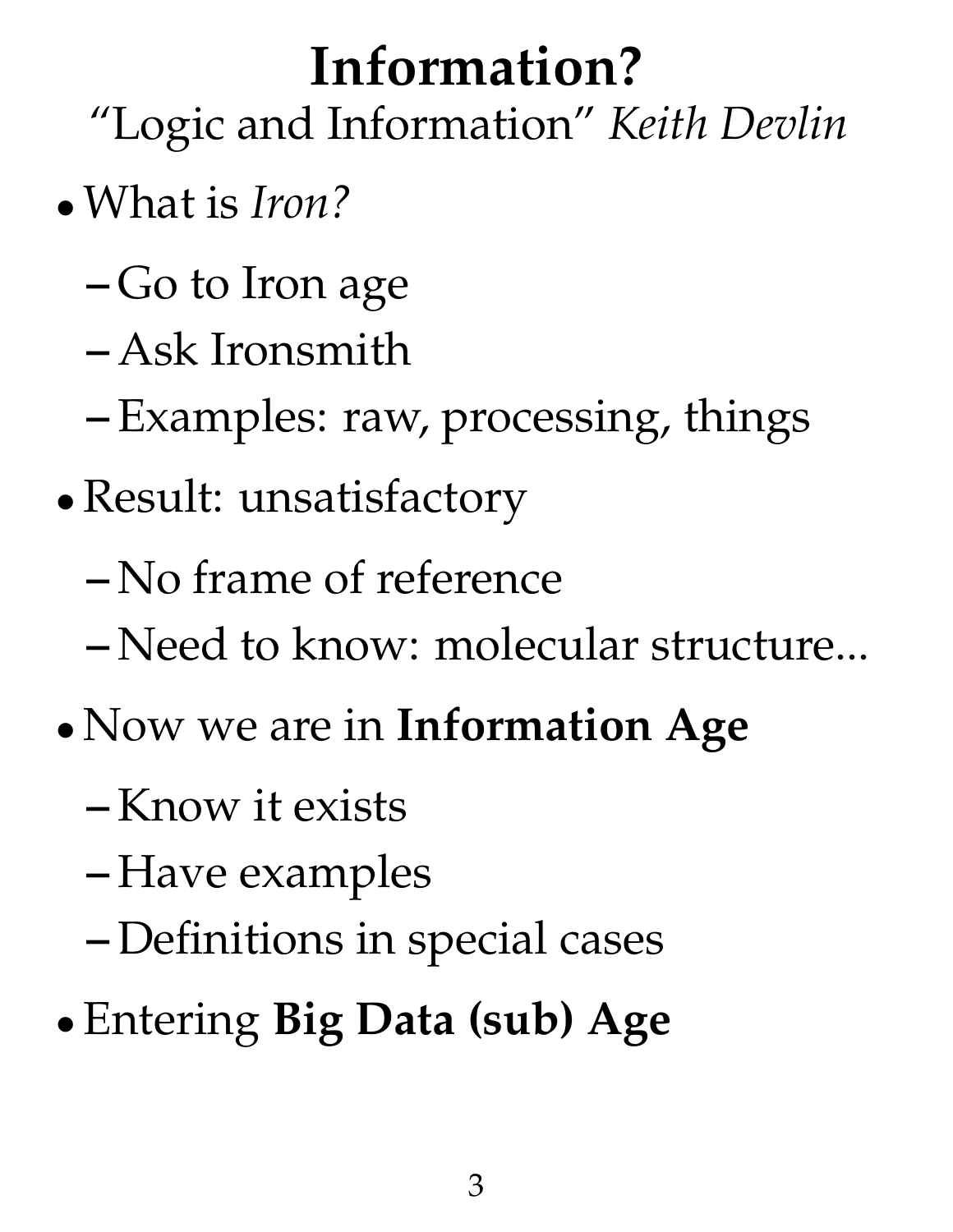### **Examples of Big Data** "BIG DATA: A Revolution That Will Transform How We Live, Work, and Think"

*Viktor Mayer-Sch¨onberger and Kenneth Cukier*

• **Target** - Detecting: a woman is pregnant

- **–** Two dozen products used as proxies
- **–** Estimate pregnancy stages, due date
- **–** Send relevant coupons
- **Correlation-based techniques**
	- **–** Predict mechanical failures
	- **–** Things break down *gradually*
	- **–** Sensors + correlation analysis:
		- ∗ Whirling motor
		- ∗ Excessive heat

∗ ...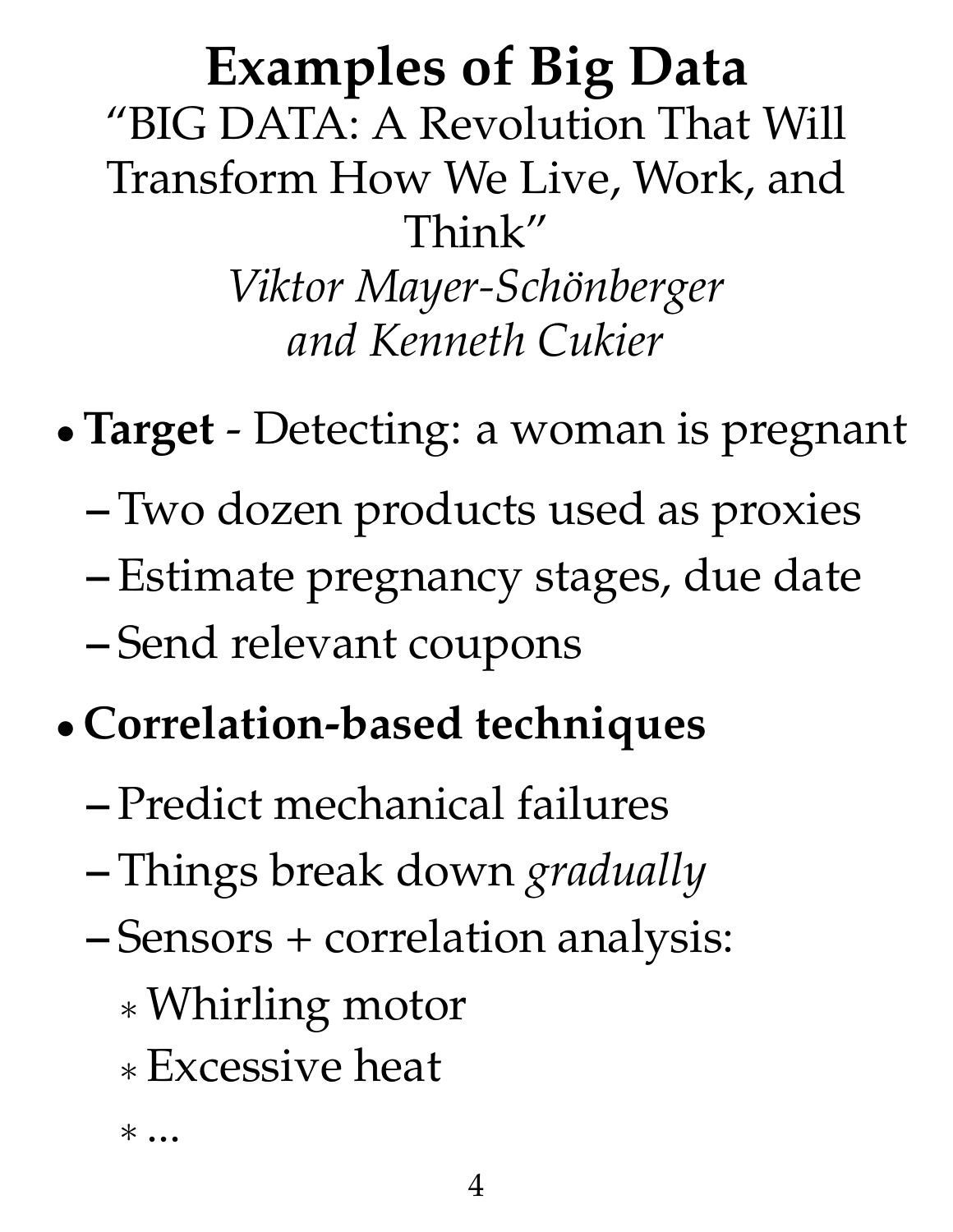

- **–** Replacing parts: 2-3years ∗ Inefficient
- **–** Predictive analysis
	- ∗ Monitoring individual parts
- **–** Predictions made automatically
- **–** Based on:
	- ∗ Great number of cases
	- ∗ Correlation analysis
	- ∗ No complex models
	- Modern cars
- **–** Lots of sensors
	- ∗ Temperature, Vibrations, Voltages...
- **–** Use *complex* models of prediction
- **–** Information tossed away no learning
- **–** Imagine: transmitted, collected, and analyzed...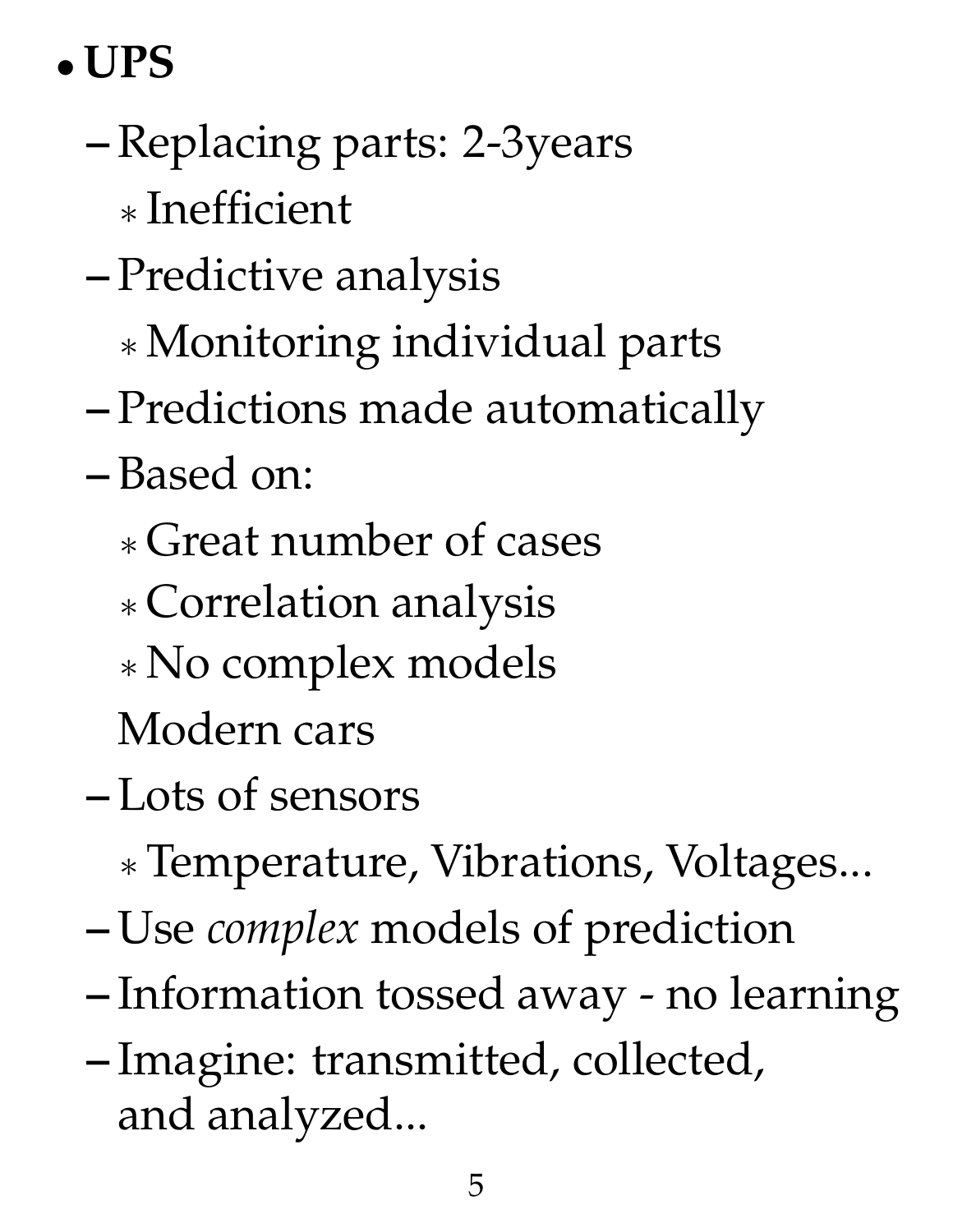- **H1N1 Virus** 2009
	- **–** Only hope: to slow its spread
	- **–** Need to know: where it is
	- **–** US Center for Diseases Control (CDC):
		- ∗ Doctors: to inform of new flu cases
		- ∗ Week or two out of date
		- ∗ ⇒ Delays blinded health agencies
		- Few weeks before H1B1:
		- ∗ Google: paper in "Nature"
		- ∗ Predict spread if winter flu by looking what people were *searching*
		- ∗ 3 Bil. queries a day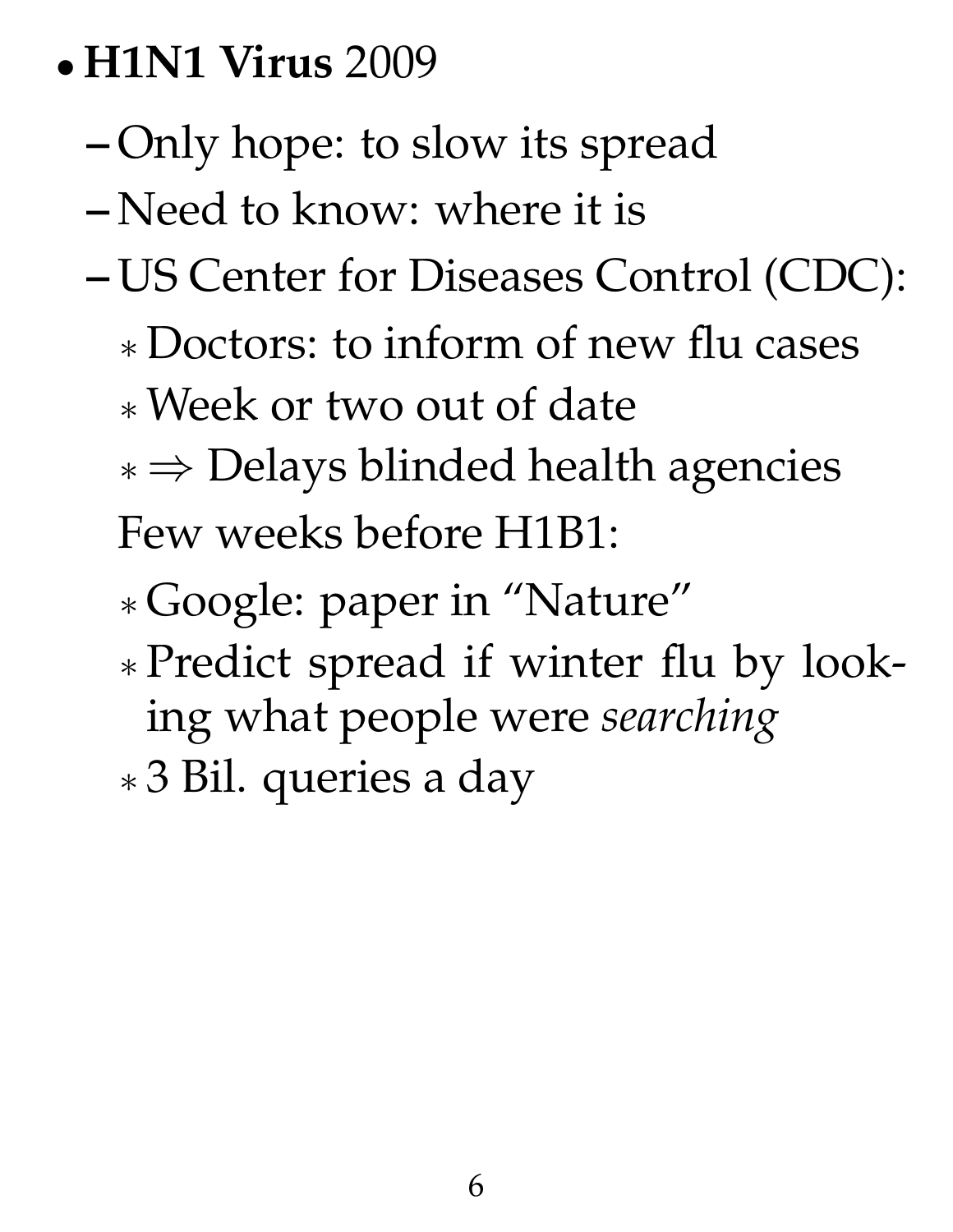- **Google** "learning" technique
	- **–** CDC data for 2003-2008
	- **–** Correlations:
		- ∗ Search queries (50M most common)
		- ∗ Flu spread
	- **–** Result:
		- ∗ Combination of 45 search terms
		- ∗ + Math model
		- ∗ = Strong correlation with official figures
	- **–** So, in 2009 Google more timely indicator

No need in:

- ∗ mouth swabs
- ∗ contacting doctors...
- Instead: huge amount of data
- ∗ Too Big
- ∗ Too Noisy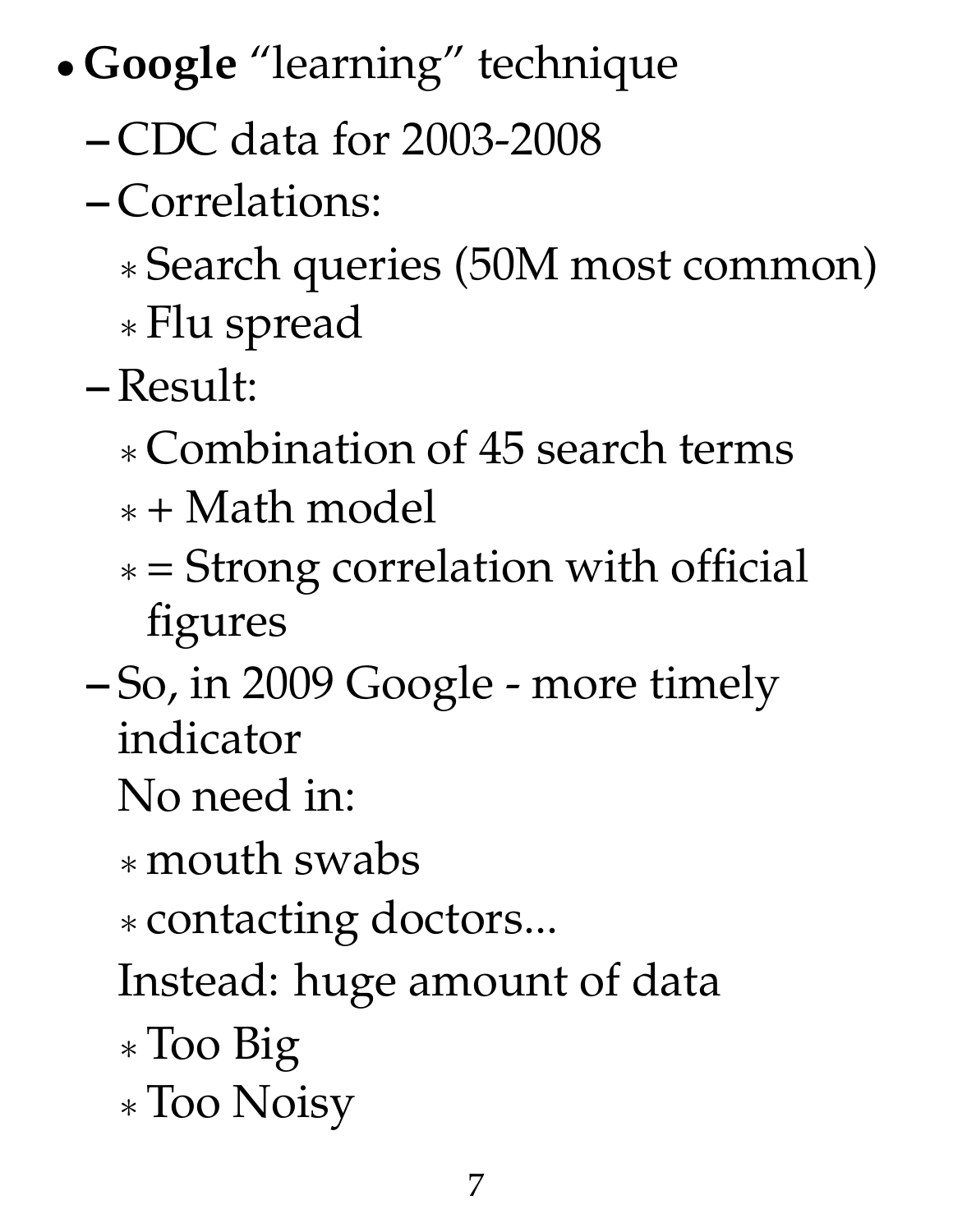• **Unexpected** data in existing collections:

- **–** Too Big
- **–** Too Noisy

#### • **Arranging new studies**

Aspirin and orange juice vs Cancer

### **– Standard** way:

- ∗ Specific tests
- ∗ Time
- ∗ Low confidence (small amount of data)

#### **– Big Data** way:

- ∗ Digitized med. records
- ∗ Shopping transactions
- ∗ Search queries
- ∗ ... (lots of other data)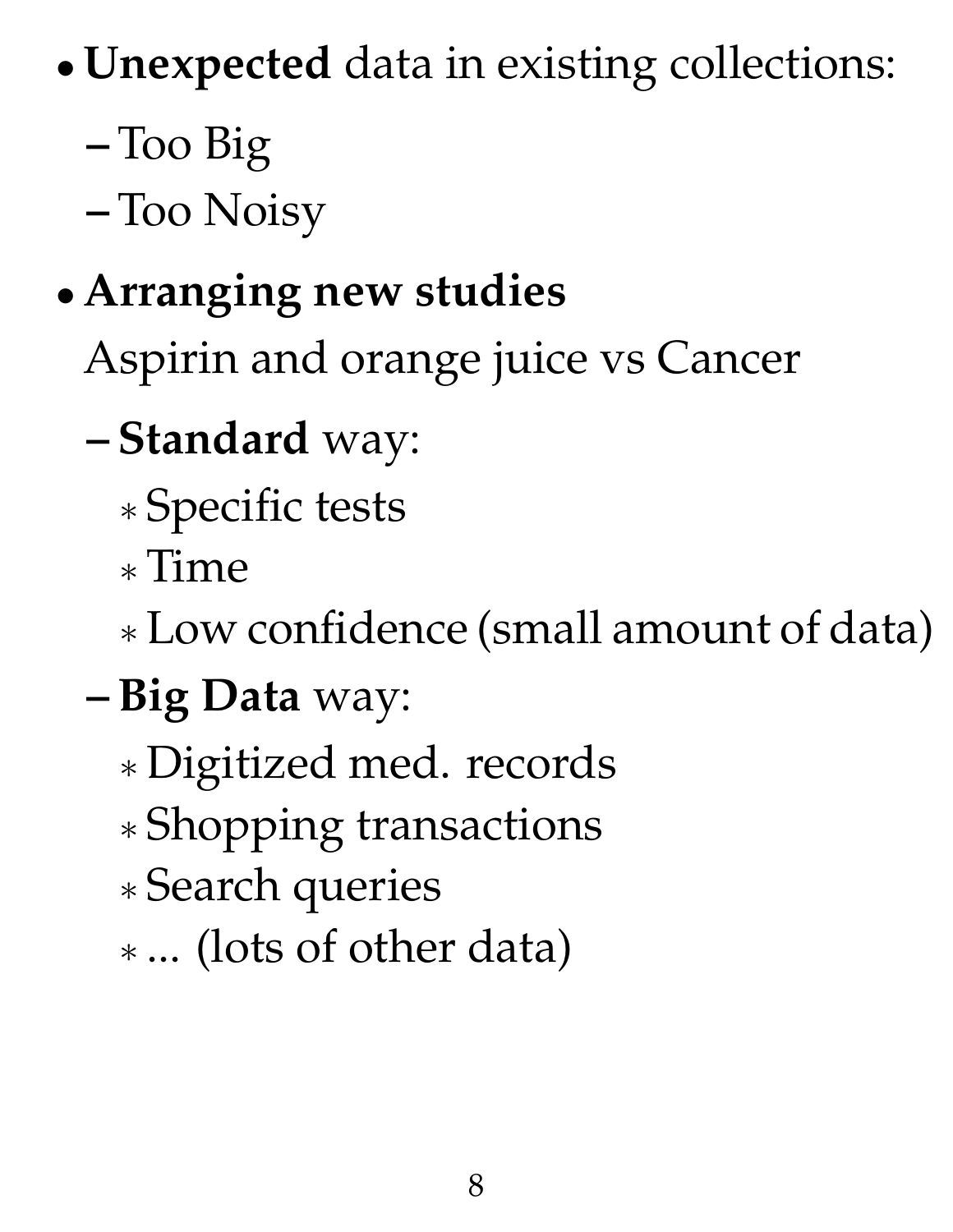# **Other Big Data challenges**

- **LHC** Large Hadron Collider
	- **150 Mil.** sensors
	- **40 Mil.** times per second
	- **–** Only **0.001%** saved
	- **25 PB** in 2012 (1PB=1000TB)
	- **–** If all recorded:
		- ∗ **150 Mil. PB/year**
		- ∗ = **200** x all other sources in the world
- Modern **Aircraft**
	- **100,000** sensors
	- **–** Only **3 GB** in an hour flight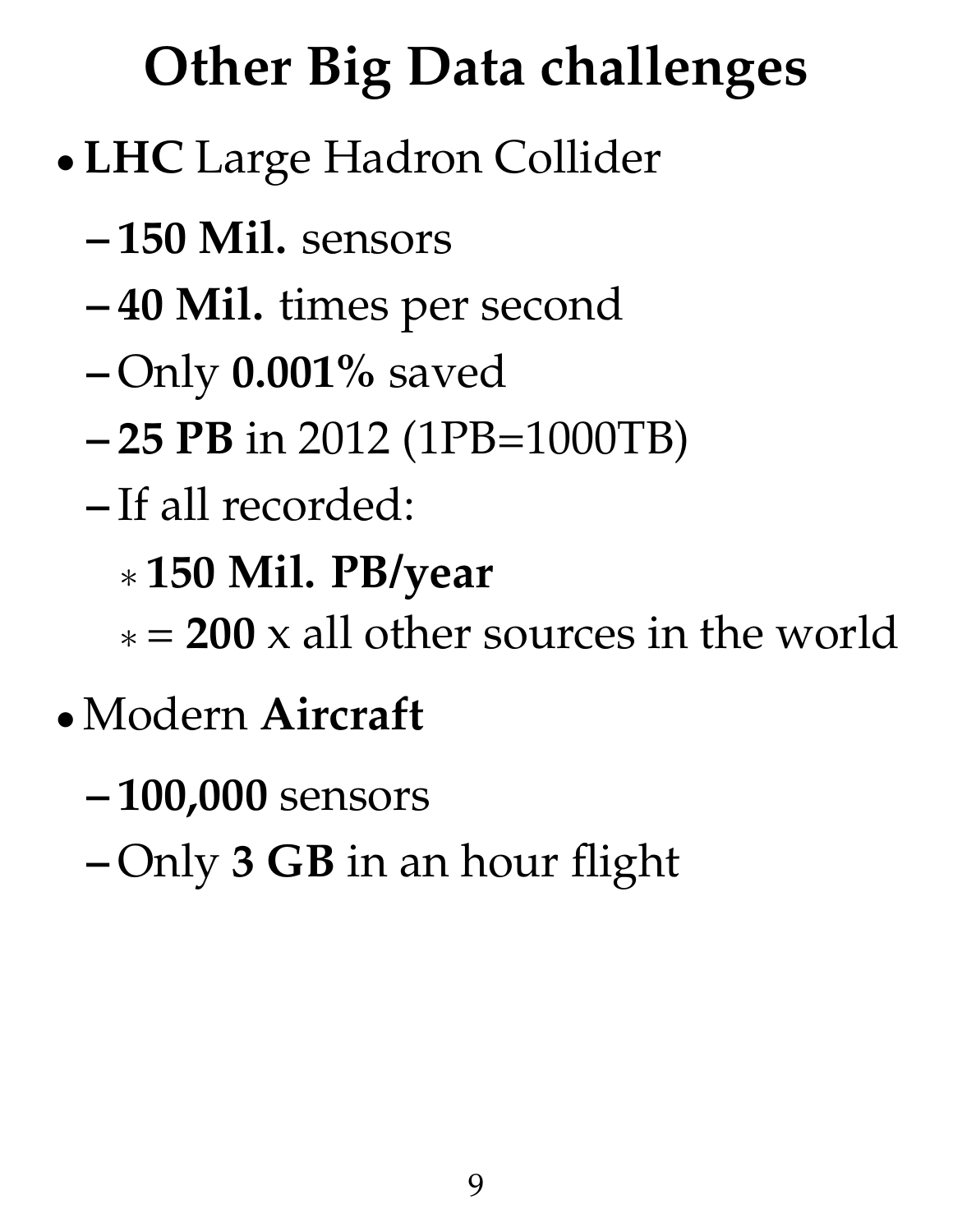Seems not Big, but

- **–** Monitoring in **real time**
- **Combinations** of readings
- **–** In **dynamics**
- **–** Need to make very fast **predictions**
- $\Rightarrow$  Big Data challenge
- **Digitized Media** Streaming
	- **–** Large volumes
	- **–** But: Nothing is hidden
	- ⇒ Not considered as Big Data
- **Information in Big Data**
	- **–** Hidden
	- **–** Requires special tools

Analogy:

- **–** Rare mineral
- **–** Nuclear fusion energy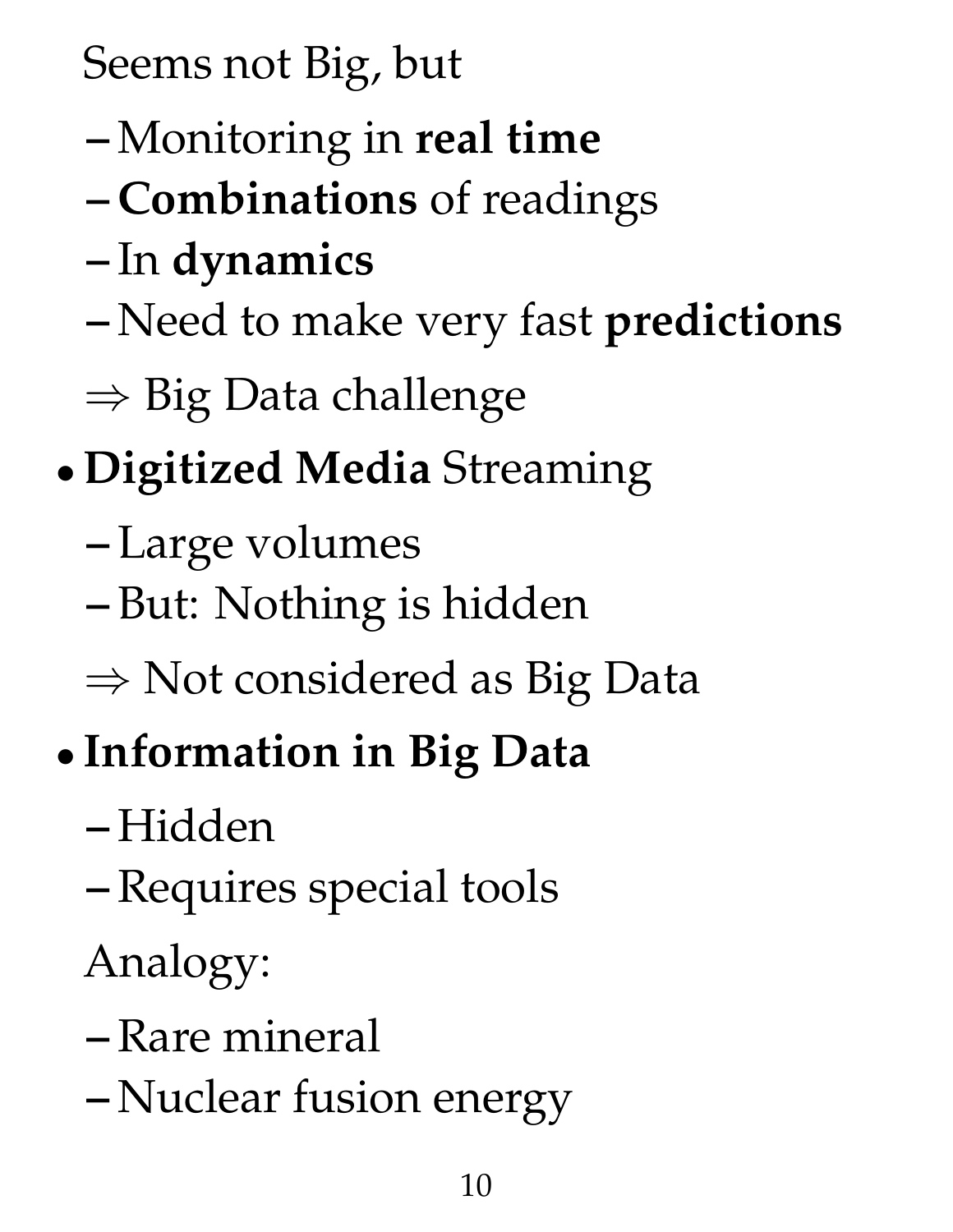# **Big Data Manipulations: Basic Steps**

- **Extract** pieces of information (probably from distributed sources)
- **Unify** transform to "canonical" form
	- **–** Compact
	- **–** Easy to handle
	- **–** Contains sufficient information
- **Combine** pieces
- **Update** when new info arrives
- **Utilize** Decision making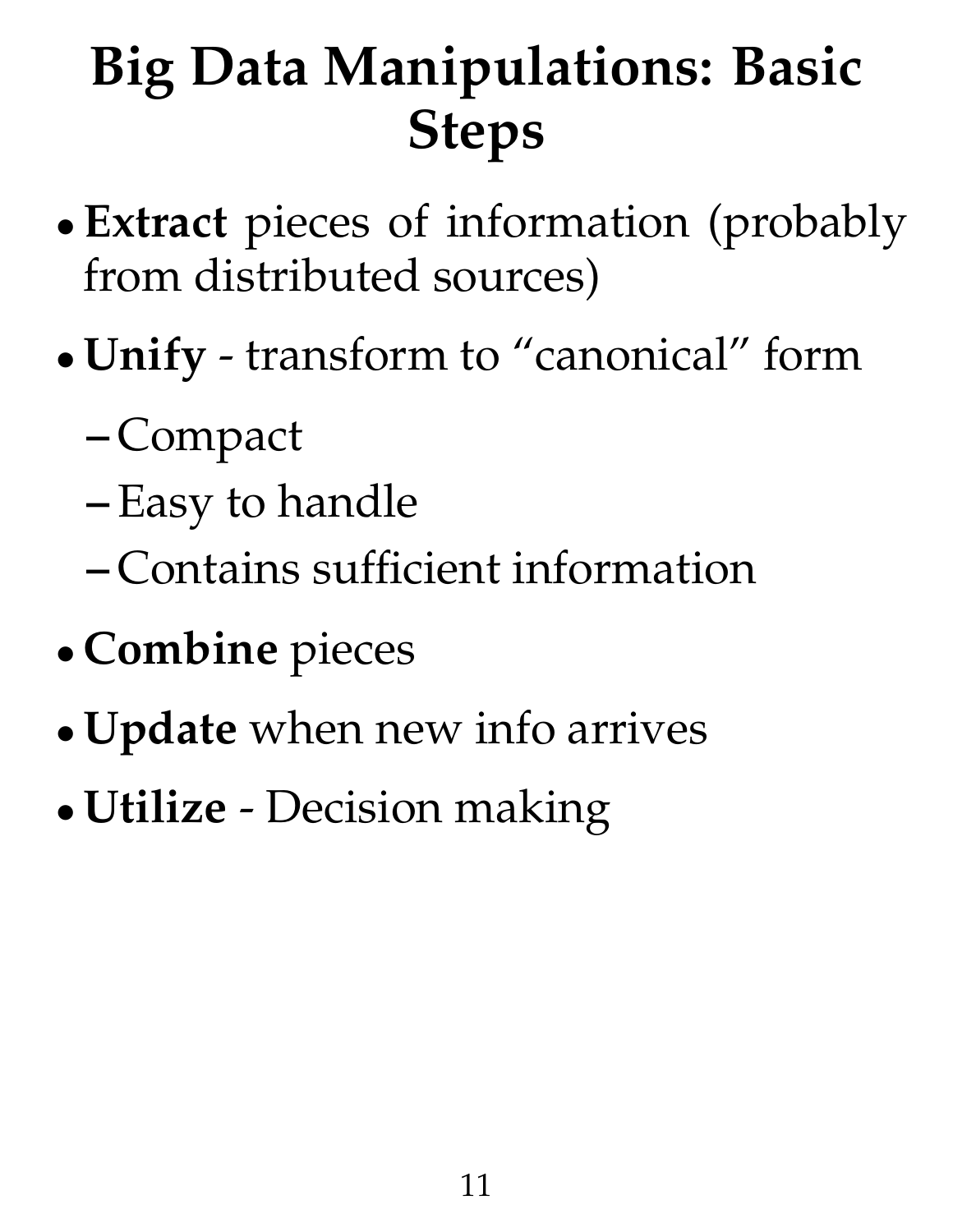### **Simplest Example**

 $x$  - object of interest (unknown value) Observations:

$$
y_i = x + \varepsilon_i, \qquad i = 1, \ldots, n
$$

 $\varepsilon_i$  - i.i.d. random values,  $E\varepsilon_i = 0$ . A good estimate of  $x$ :

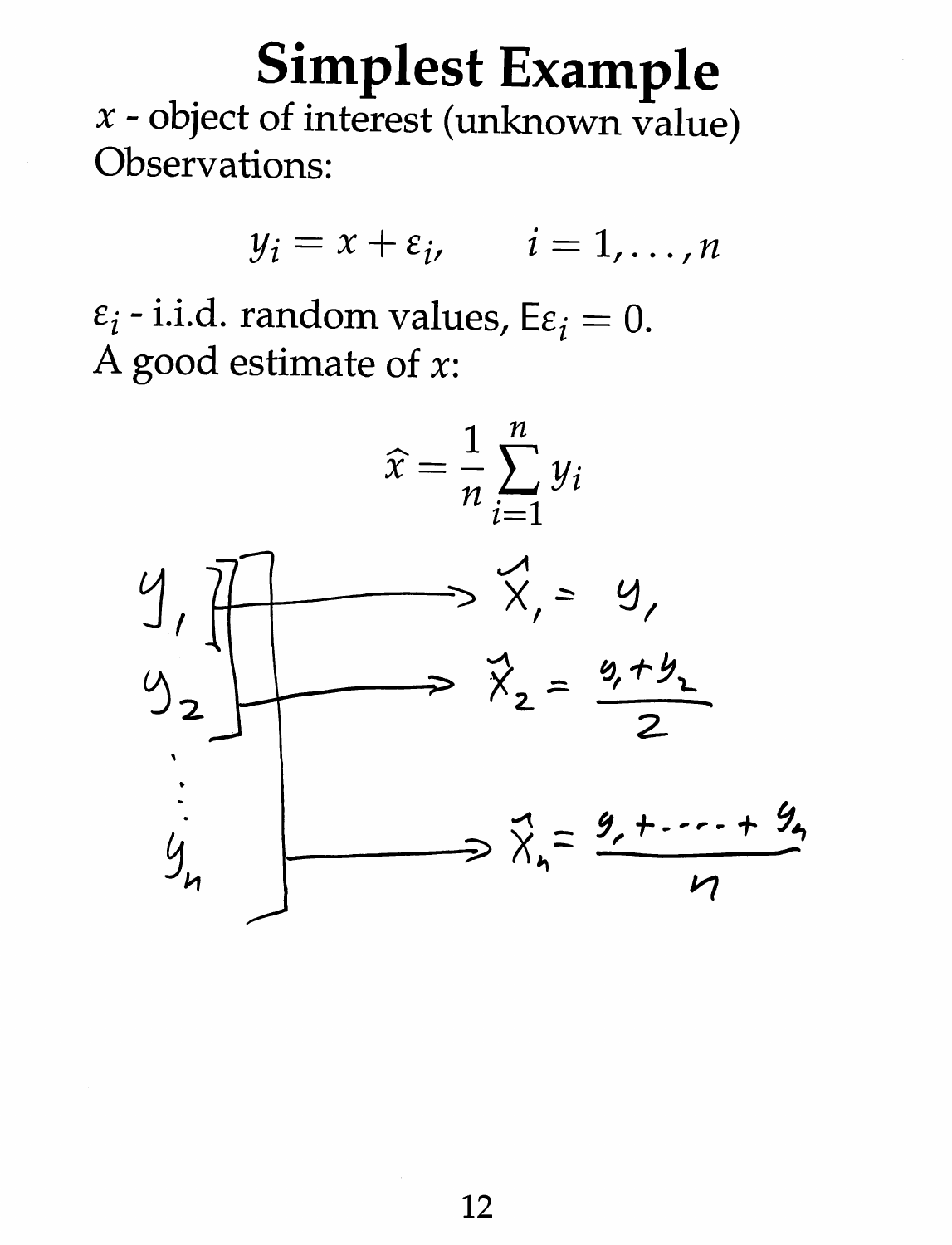Updating  $\widehat{x}$ *n* : have  $\hat{x}_n$ , get  $y_{n+1}$ 

$$
\widehat{x}_{n+1} = \frac{1}{n+1} \sum_{i=1}^{n+1} y_i = \frac{1}{n+1} \left( \sum_{i=1}^{n} y_i + y_{n+1} \right)
$$

$$
= \frac{1}{n+1} (n\widehat{x}_n + y_{n+1}) \qquad \qquad \ge \eta \sum_{i=1}^{n} y_i
$$

or

$$
\widehat{x}_{n+1} = \widehat{x}_n + \frac{1}{n+1} (y_{n+1} - \widehat{x}_n)
$$

In addition  $\mathfrak{t}(\widehat{x}_n)$  need to keep *n*. "Explicit" form of information:  $(n, \hat{x}_n)$ .

$$
y_{1} \rightarrow y_{2} \rightarrow y_{3} \rightarrow y_{4} \rightarrow y_{5} \rightarrow y_{6} \rightarrow y_{7} \rightarrow y_{8} \rightarrow y_{9} \rightarrow y_{1} \rightarrow y_{1} \rightarrow y_{1} \rightarrow y_{1} \rightarrow y_{1} \rightarrow y_{1} \rightarrow y_{1} \rightarrow y_{1} \rightarrow y_{1} \rightarrow y_{1} \rightarrow y_{1} \rightarrow y_{1} \rightarrow y_{1} \rightarrow y_{1} \rightarrow y_{1} \rightarrow y_{1} \rightarrow y_{1} \rightarrow y_{1} \rightarrow y_{1} \rightarrow y_{1} \rightarrow y_{1} \rightarrow y_{1} \rightarrow y_{1} \rightarrow y_{1} \rightarrow y_{1} \rightarrow y_{1} \rightarrow y_{1} \rightarrow y_{1} \rightarrow y_{1} \rightarrow y_{1} \rightarrow y_{1} \rightarrow y_{1} \rightarrow y_{1} \rightarrow y_{1} \rightarrow y_{1} \rightarrow y_{1} \rightarrow y_{1} \rightarrow y_{1} \rightarrow y_{1} \rightarrow y_{1} \rightarrow y_{1} \rightarrow y_{1} \rightarrow y_{1} \rightarrow y_{1} \rightarrow y_{1} \rightarrow y_{1} \rightarrow y_{1} \rightarrow y_{1} \rightarrow y_{1} \rightarrow y_{1} \rightarrow y_{1} \rightarrow y_{1} \rightarrow y_{1} \rightarrow y_{1} \rightarrow y_{1} \rightarrow y_{1} \rightarrow y_{1} \rightarrow y_{1} \rightarrow y_{1} \rightarrow y_{1} \rightarrow y_{1} \rightarrow y_{1} \rightarrow y_{1} \rightarrow y_{1} \rightarrow y_{1} \rightarrow y_{1} \rightarrow y_{1} \rightarrow y_{1} \rightarrow y_{1} \rightarrow y_{1} \rightarrow y_{1} \rightarrow y_{1} \rightarrow y_{1} \rightarrow y_{1} \rightarrow y_{1} \rightarrow y_{1} \rightarrow y_{1} \rightarrow y_{1} \rightarrow y_{1} \rightarrow y_{1} \rightarrow y_{1} \rightarrow y_{1} \rightarrow y_{1} \rightarrow y_{1} \rightarrow y_{1} \rightarrow y_{1} \rightarrow y_{1} \rightarrow y_{1} \rightarrow y_{1} \rightarrow y_{1} \rightarrow y_{1} \rightarrow y_{1} \rightarrow y_{1} \rightarrow y_{1} \rightarrow y_{1} \rightarrow y_{1} \rightarrow y_{1} \rightarrow y_{1} \rightarrow y_{1} \rightarrow y_{1} \rightarrow y_{1} \rightarrow y_{1} \rightarrow y_{1} \rightarrow y_{1} \rightarrow y_{1} \rightarrow y_{1} \rightarrow y_{1} \rightarrow y_{1} \rightarrow y_{1} \rightarrow y_{1} \rightarrow y_{1} \rightarrow y_{1} \rightarrow y_{1} \rightarrow y_{1} \rightarrow y_{1} \rightarrow y_{1} \rightarrow y_{1} \rightarrow y_{1
$$

13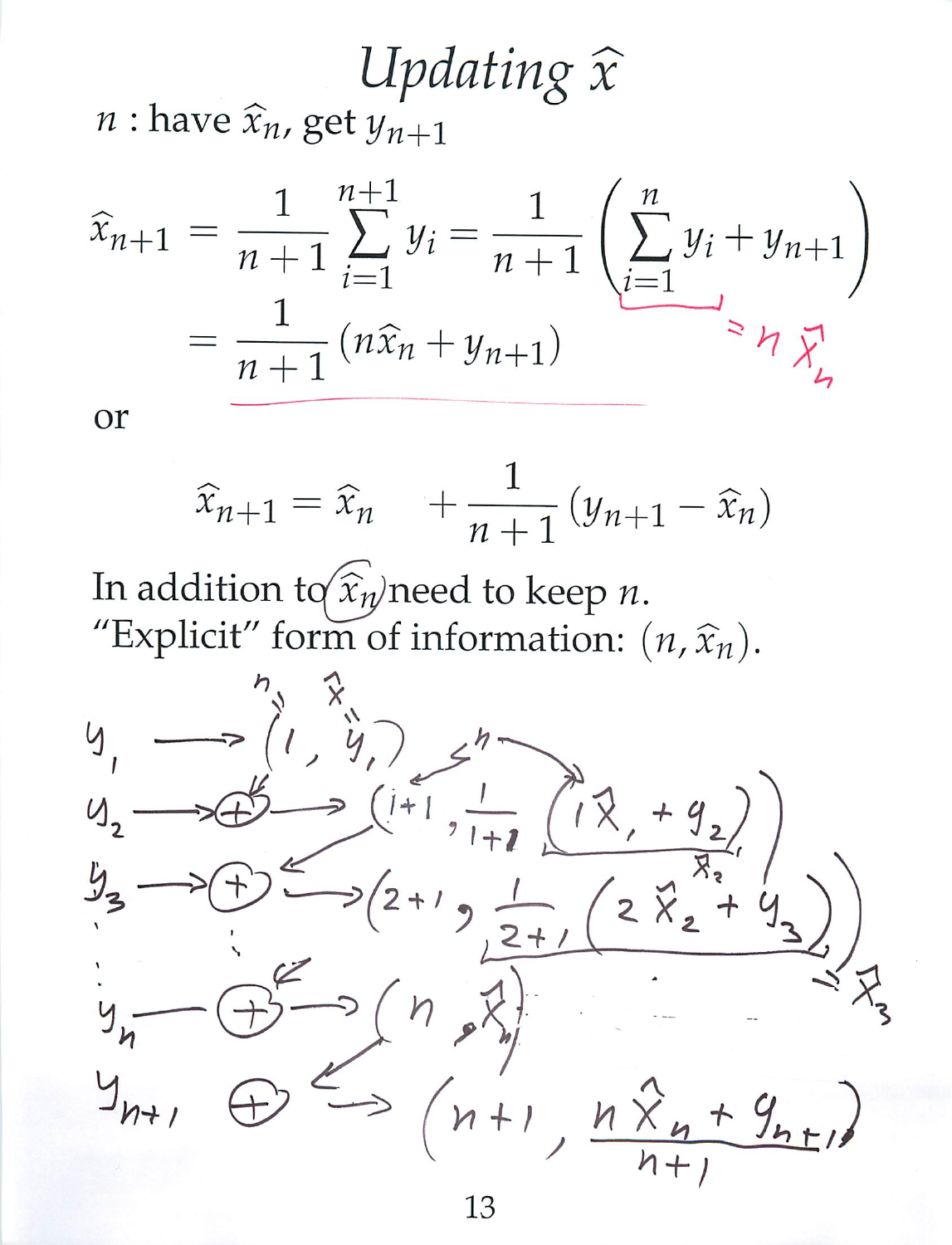Updating "Canonical" Information  $(n, S)$ 

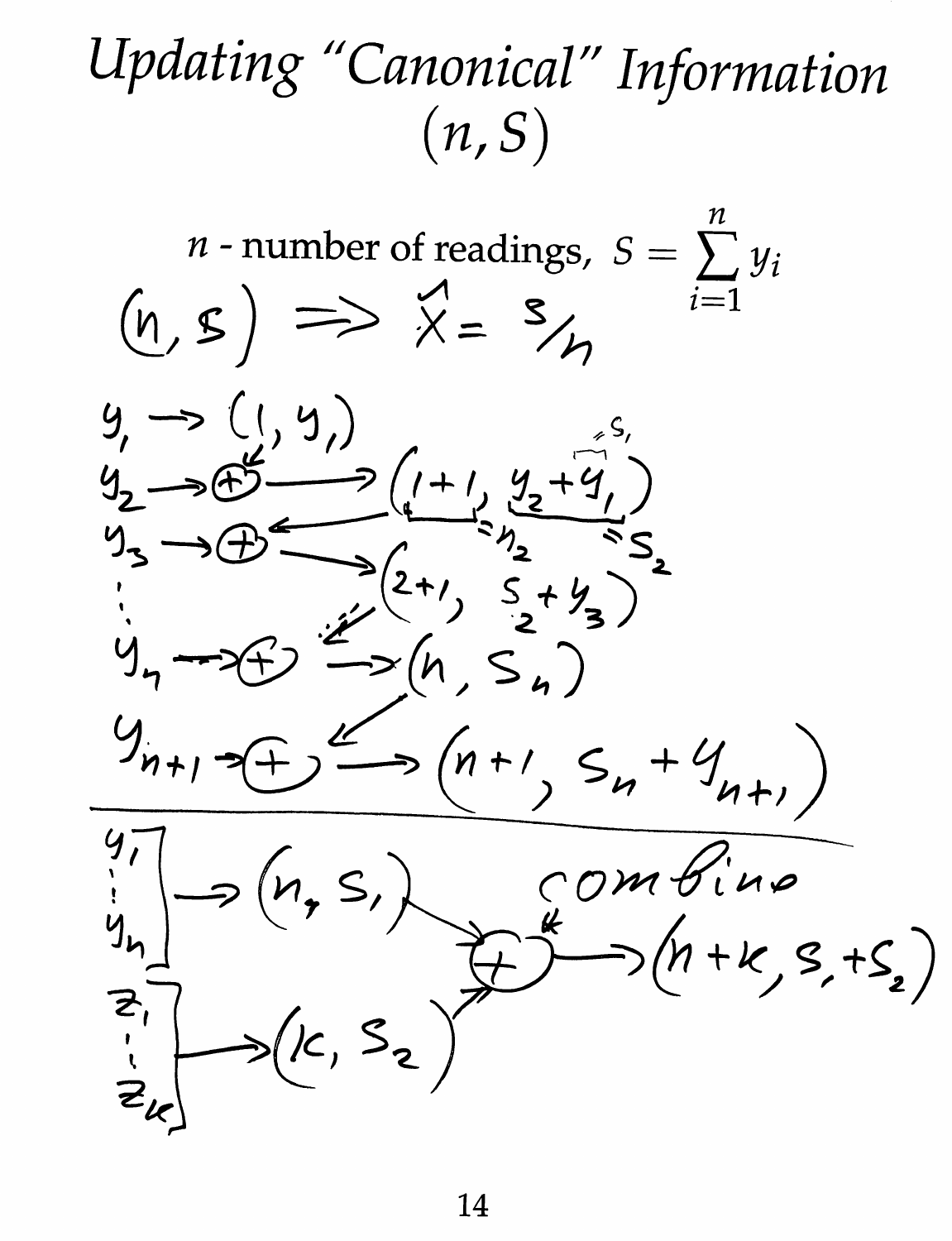Concurrent Combining into Revel 1  $y = (1, 9, )$  $S^{(15)}$  $\mathbf{r}$  $5^{(2)}$  $y, -\infty (1, y, 1)$  $S^{(1)}$  $y_{3} = (1, y_{3})$  $\left(2\right)$  $y_{4}\rightarrow$ (1,  $y_{\boldsymbol{\eta}}$  $\mathcal{L}(1, 9)$ ign  $h = 2^{k}$  $1/e =$  $Oq_{2}$  $i +$  $n = 1000$  $K \equiv /O$  $K = 20$  $M = M$  $k = 30$  $M = 1B$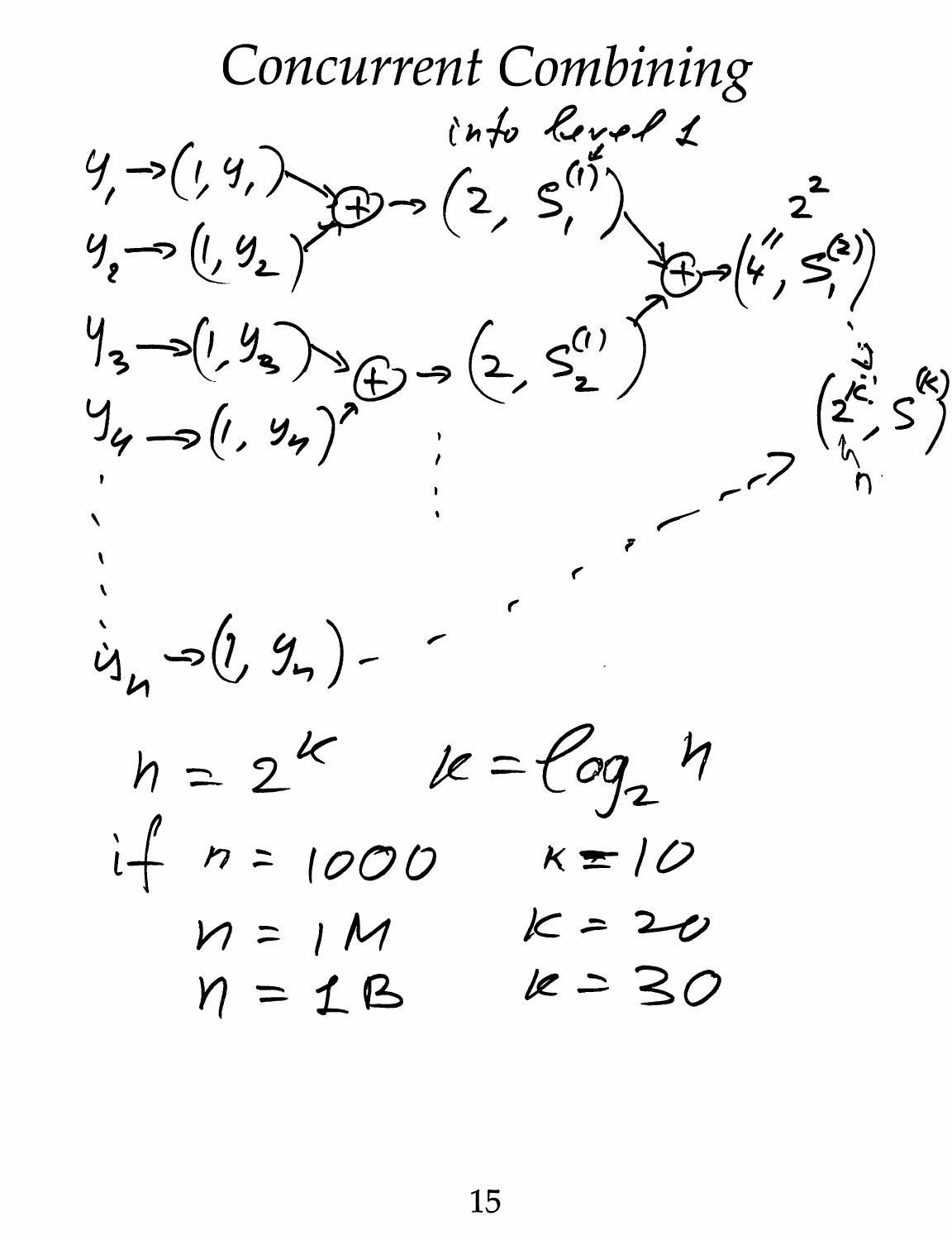# Precision of  $\hat{x}$

$$
y_i = x + \varepsilon_i
$$
  
\n
$$
\varepsilon_i - i.i.d., \quad \varepsilon \varepsilon_i = 0
$$
  
\n
$$
\operatorname{Var}(\varepsilon_i) = \varepsilon (\varepsilon_i - \varepsilon \varepsilon_i)^2 = \varepsilon \varepsilon_i^2 = \frac{\sigma^2}{n}
$$
  
\n
$$
\hat{x} = \frac{1}{n} \sum_{i=1}^n y_i - \text{unbiased est. of } x, \text{ i.e. } \overline{\varepsilon \varepsilon} = x
$$
  
\n
$$
\varepsilon \hat{x} = \varepsilon \left(\frac{1}{n} \sum_{i=1}^n y_i\right) = \frac{1}{n} \varepsilon \sum_{i=1}^n (x + \varepsilon_i)
$$
  
\n
$$
= \frac{1}{n} \sum_{i=1}^n x + \frac{1}{n} \varepsilon \sum_{i=1}^n \varepsilon_i = x
$$
  
\n
$$
\operatorname{Var}(\hat{x}) = \varepsilon (\hat{x} - x)^2 = \varepsilon \left(\frac{1}{n} \sum_{i=1}^n (x + \varepsilon_i) - x\right)^2
$$
  
\n
$$
= \varepsilon \frac{1}{n^2} \left(\sum_{i=1}^n (x + \varepsilon_i - x)\right)^2 = \frac{1}{n^2} \sum_{i,j=1}^n \varepsilon \varepsilon_i \varepsilon_j
$$
  
\n
$$
= \frac{1}{n^2} \sum_{i=1}^n \sigma^2 = \frac{\sigma^2}{n}
$$
  
\n
$$
\sum_{i=1}^n \varepsilon_i \varepsilon_i \varepsilon_i \varepsilon_j = \varepsilon \varepsilon_i \varepsilon_j
$$
  
\n
$$
\sum_{i=1}^n \varepsilon_i \varepsilon_i \varepsilon_j = \sigma \varepsilon_i \varepsilon_j
$$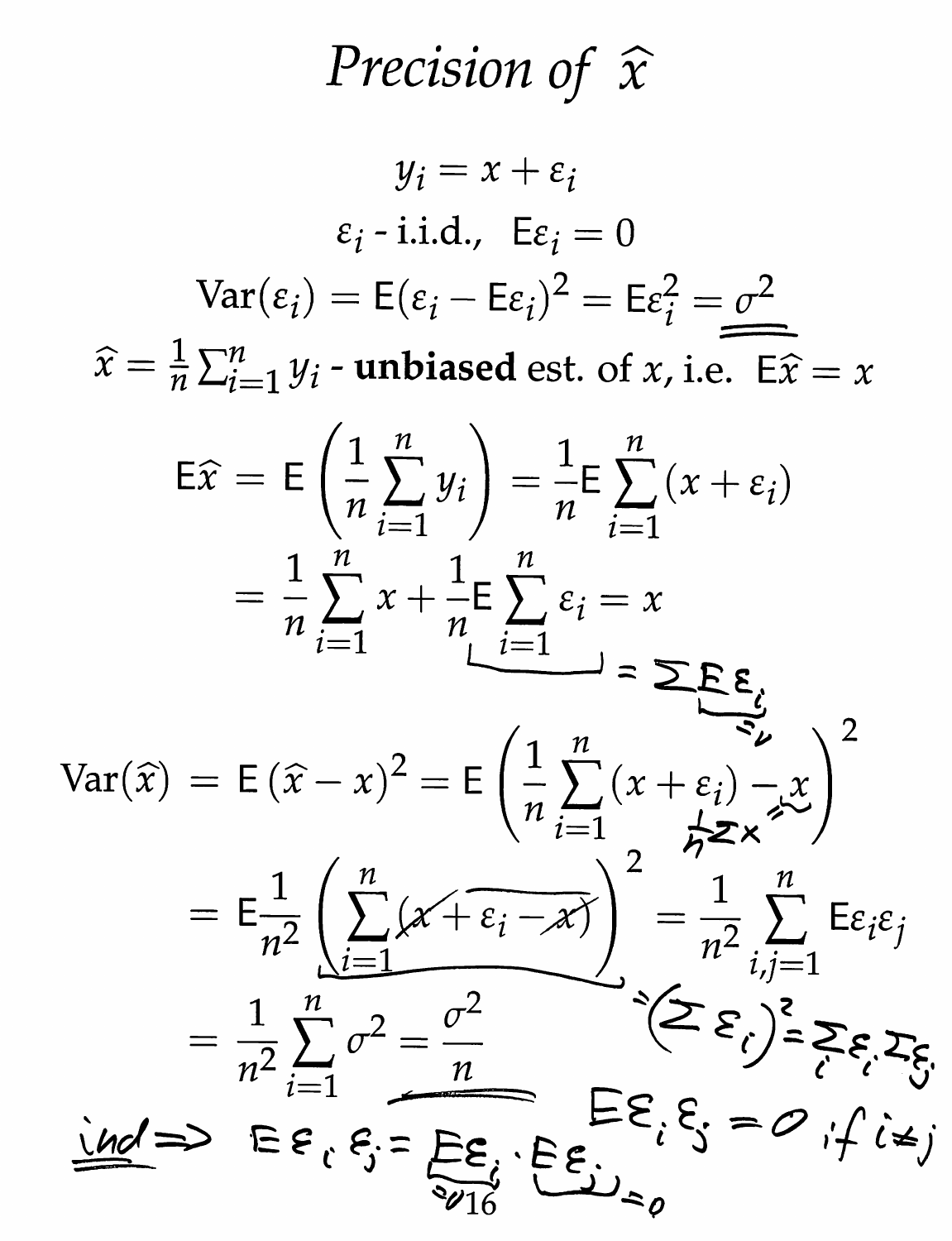$$
\text{Var}(\widehat{x}) = \frac{\sigma^2}{n} \to 0 \text{ as } n \to \infty.
$$

If we collect canonical info  $(n, S)$ :

$$
(n, S) \quad \Rightarrow \quad \widehat{x} = \frac{S}{n}, \quad \text{Var}(\widehat{x}) = \frac{\sigma^2}{n}.
$$

 $(n, S)$  is sufficient to obtain  $\hat{x}$  and its variance, but only when  $\sigma^2$  is known.

Suppose  $\sigma^2$  is not known

$$
\widehat{\sigma^2} = \frac{1}{n-1} \sum_{i=1}^n (y_i - \widehat{x})^2
$$

P

- Unbiased estimate of  $\sigma^2$ .

$$
\sum_{i=1}^{n} (y_i - \widehat{x})^2 = \sum_{i=1}^{n} y_i^2 - 2 \sum_{i=1}^{n} y_i \cdot \widehat{x} + n\widehat{x}^2
$$

$$
= T - 2S_n^S + n\left(\frac{S}{n}\right)^2 = T - \frac{S^2}{n}
$$

$$
T = \sum_{i=1}^{n} y_i^2
$$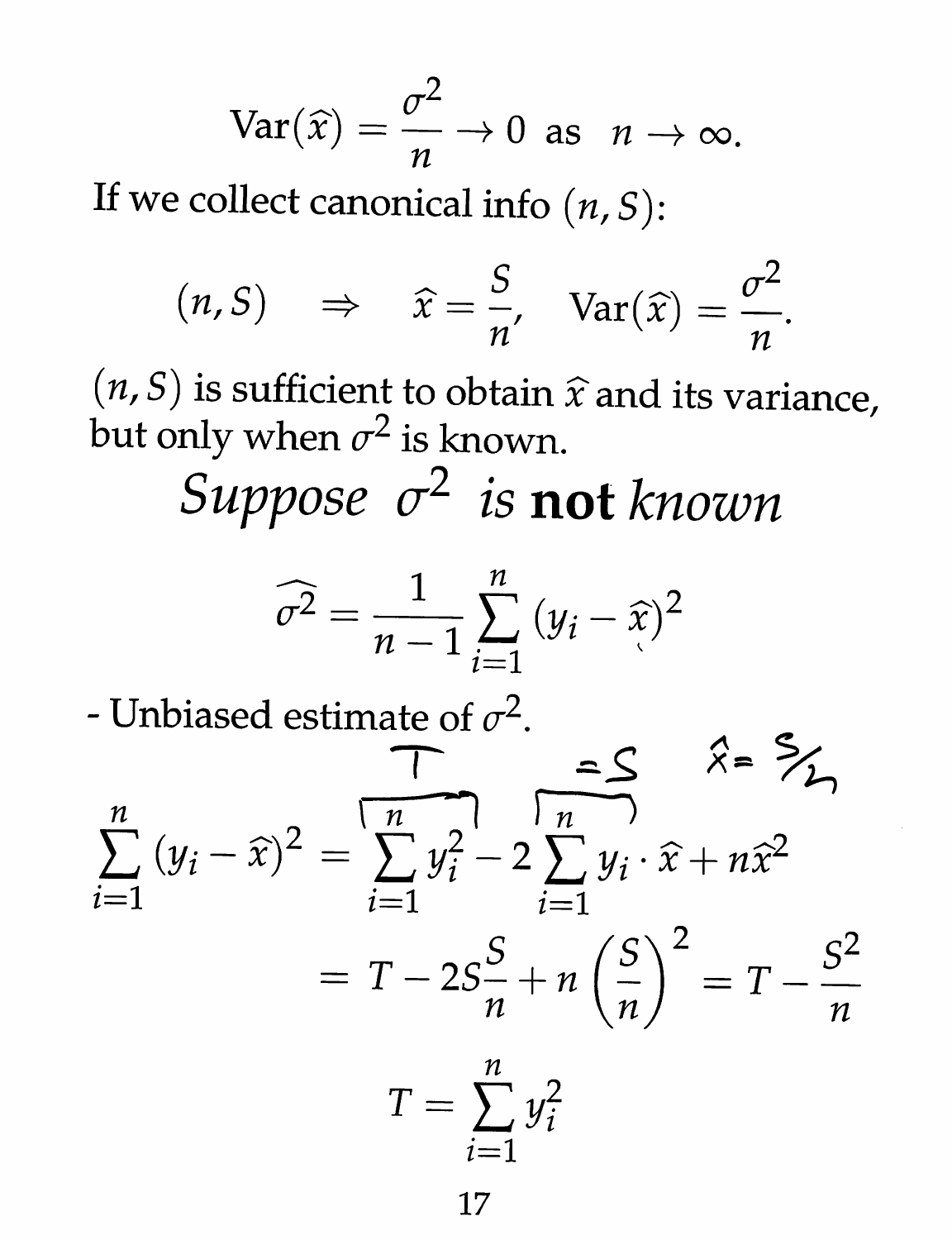### New canonical information  $(n, S, T)$ :

$$
n = \sum_{i=1}^{n} y_i^0, \qquad S = \sum_{i=1}^{n} y_i^1, \qquad T = \sum_{i=1}^{n} y_i^2
$$

$$
\widehat{\sigma^2} = \frac{1}{n-1} \left( T - \frac{S^2}{n} \right)
$$

Estimate of the variance of  $\hat{x}$ :

$$
V = \widehat{\text{Var}(\widehat{x})} = \frac{\widehat{\sigma^2}}{n} = \frac{1}{n(n-1)} \left( T - \frac{S^2}{n} \right)
$$

$$
(n, S, T) \Rightarrow \widehat{x} = \frac{S}{n'}, \quad V = \frac{1}{n(n-1)} \left( T - \frac{S^2}{n} \right)
$$

**Updating can. info:** 



Combining can. info:

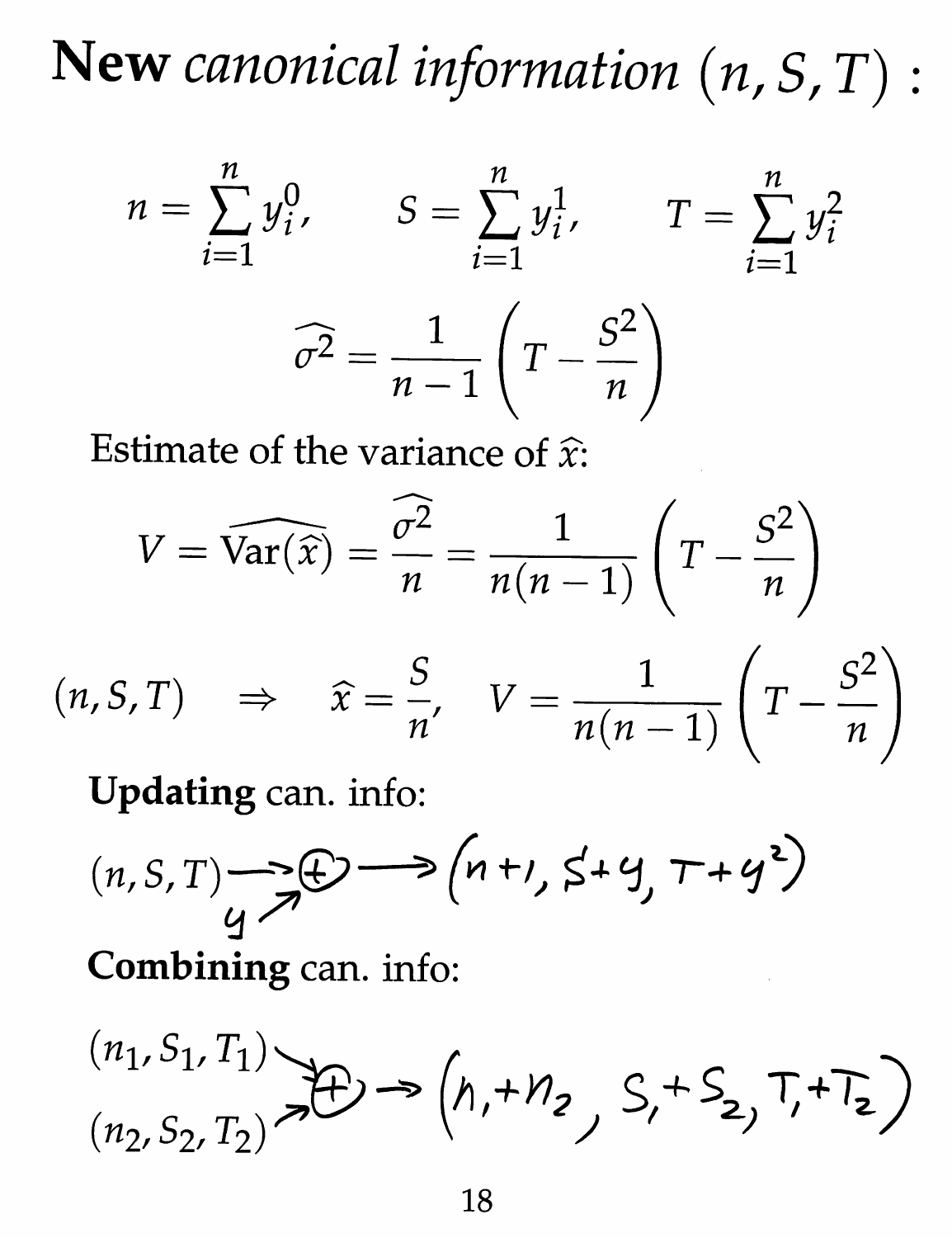*Info in explicit form*  $(n, \hat{x}, V)$ :<br>Have  $(n, \hat{x}_n, V_n)$ , receive  $y_{n+1}$ 

$$
\widehat{x}_{n+1} = \widehat{x}_n + \frac{y_{n+1}}{n+1} \widehat{x}_n
$$

$$
\widehat{\sigma^2}_{n+1} = \frac{n-1}{\binom{n}{n}} \widehat{\sigma^2}_{n} + \frac{(y_{n+1} \widehat{x}_n)^2}{n+1}
$$

$$
V_{n+1} = \frac{\widehat{\sigma^2}_{n+1}}{n+1} = \frac{n-1}{n+1}V_n + \left(\frac{y_{n+1}}{n+1}\right)^2
$$

**Updating explicit info:** 

$$
(n, \hat{x}, V) \sum_{y \to 0} \left( n + 1, \hat{x}_{n} + \frac{y_{n+1} - \hat{x}_{n}}{n+1} \right)
$$

Explicit form for single observation:

$$
y \rightarrow (1, y, 7)
$$
  

$$
V = \frac{1}{n(n-1)} \sum_{i=1}^{n} (y_i - \overline{x})^2
$$

 $\Rightarrow$  Information in explicit form *may not exist*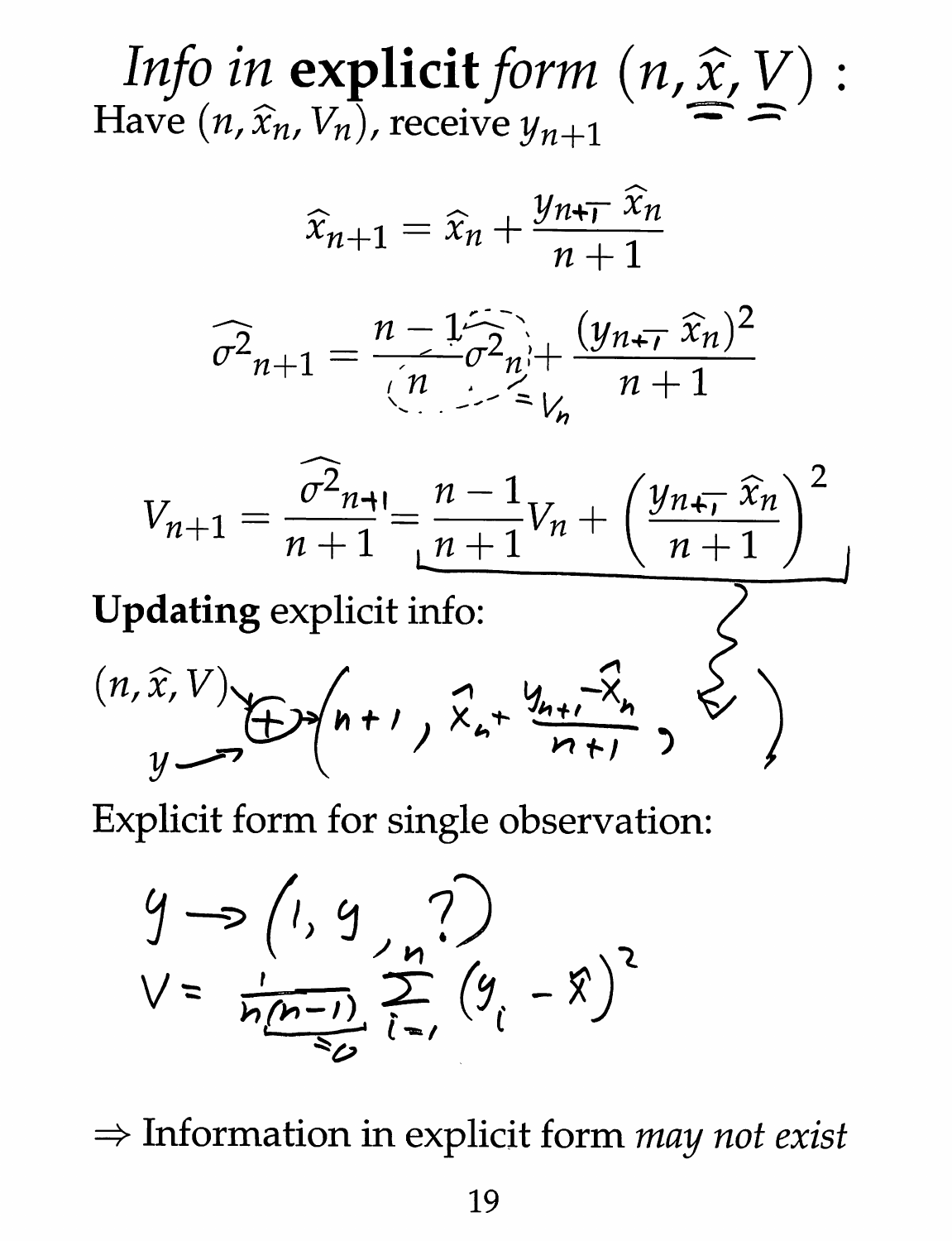Conter et inte  $x_{12}$  $\oint x$ , ...  $X_{2}$  $X_{2}^{\prime}$  $x,$  $\overline{x}$  -  $x$ )  $\alpha$ ) $\sum_{i=1}^{n} |x-x_{i}| \sim min$  $g = \sum_{i=1}^{n} (x - x_i)^2$   $\sim m_i$  $C\Big(\bigwedge_{\lambda=1}^{n\textrm{max}}|x-x|,1\Big)\sim m\Big)^{n\times n}$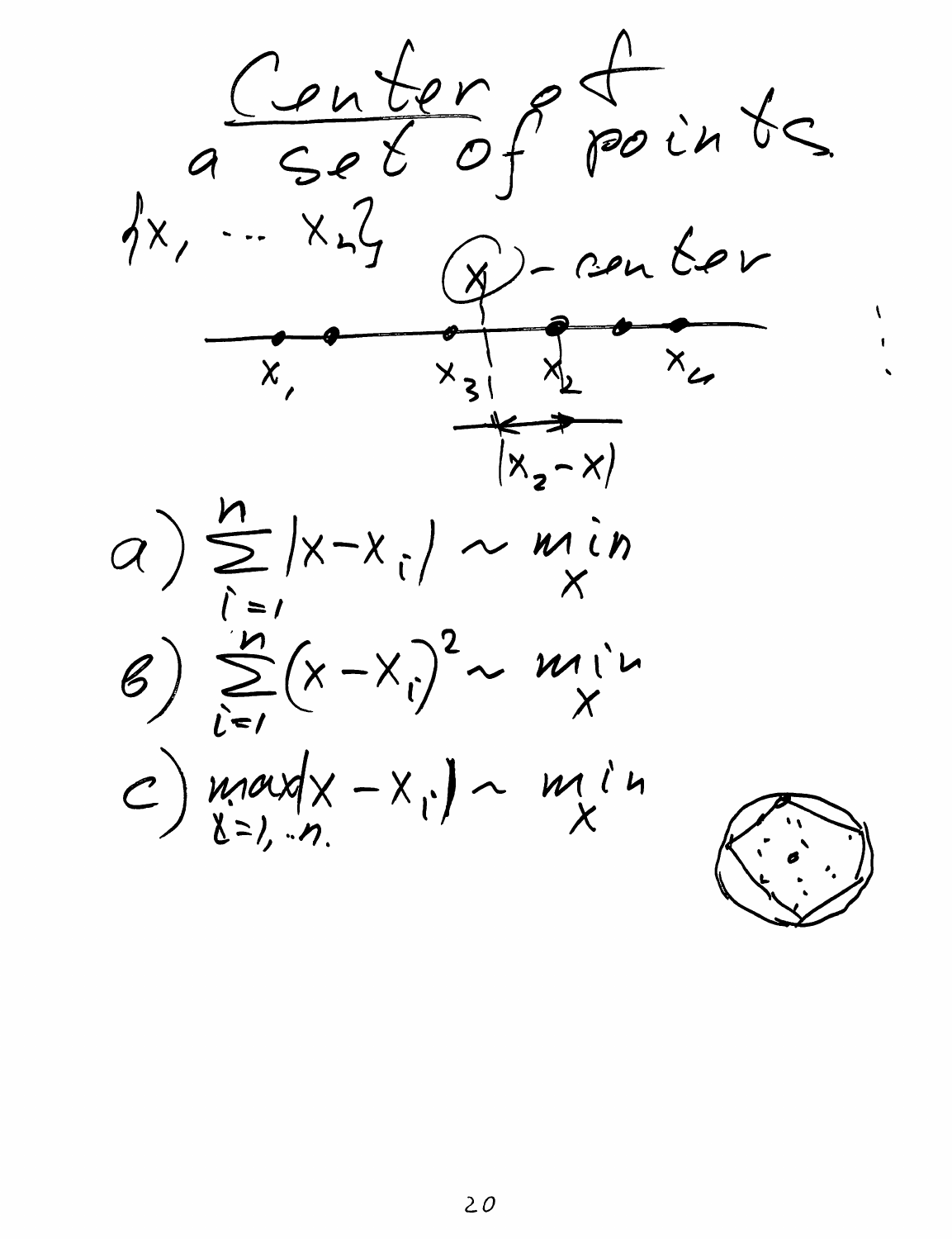